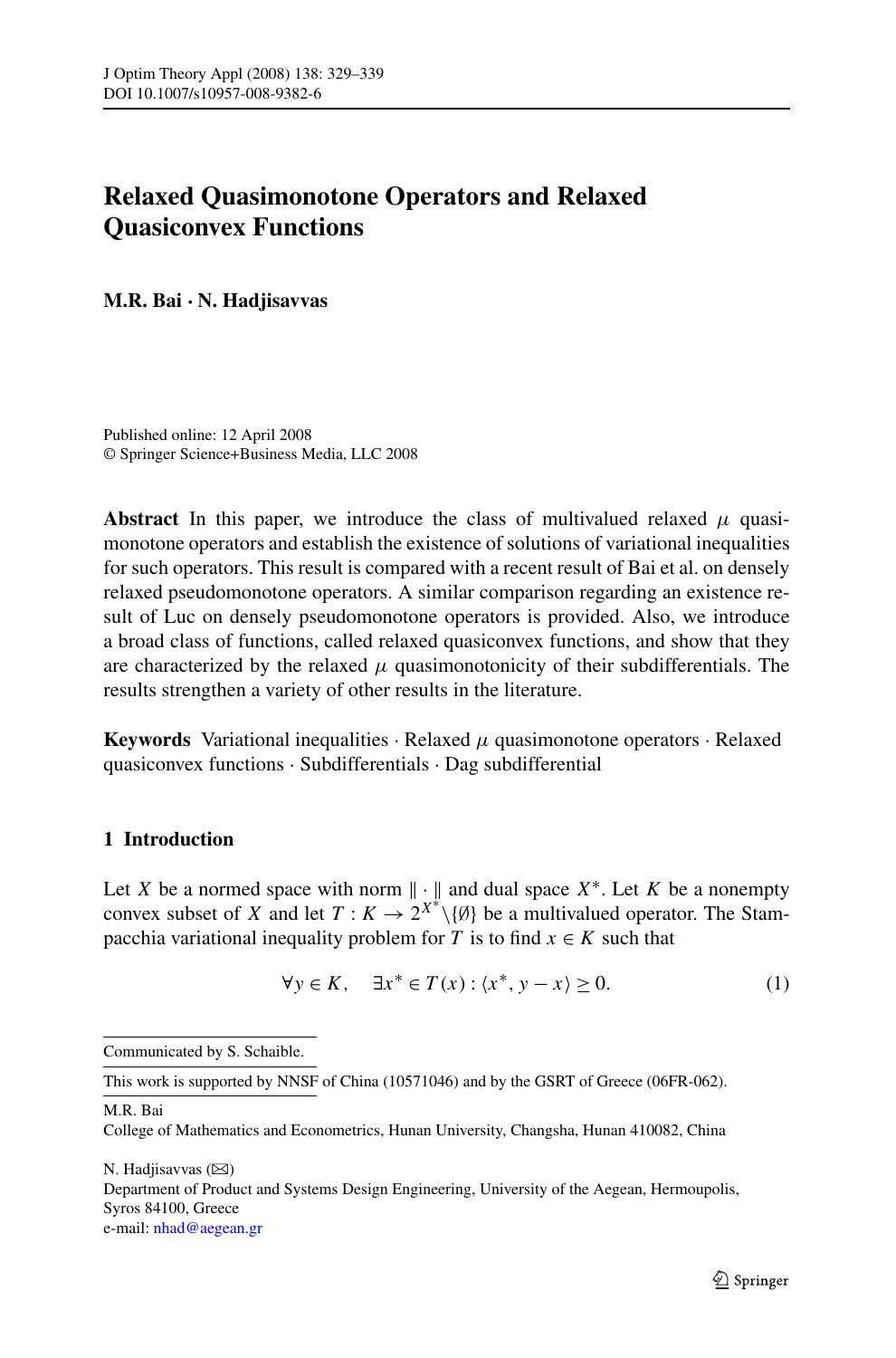The usual assumptions for proving the existence of solutions for [\(1](#page-0-0)) involve some kind of upper semicontinuity, and some kind of generalized monotonicity for the operator  $T$ . Various generalized monotonicity assumptions were used, such as: *T* is pseudomonotone [[1,](#page-10-0) [2\]](#page-10-0); *T* is quasimonotone, single valued, and *K* has inner points [[3](#page-10-0)]; *T* is properly quasimonotone [\[4](#page-10-0)]; *T* is single-valued and densely pseudomonotone [[5\]](#page-10-0); *T* is quasimonotone (without any assumption on the existence of inner points) [\[6](#page-10-0)]. A different kind of generalization, namely relaxed monotonicity (or else weak monotonicity, or global hypomonotonicity) was considered by various authors in relation with algorithms for finding a solution of variational inequalities or equilibrium problems; see, e.g., [[7,](#page-10-0) [8\]](#page-10-0). However, in these papers existence of a solution of the variational inequality was assumed rather than shown.

Recently, those different generalizations were combined and existence of solutions of [\(1](#page-0-0)) was shown for the case of single valued, densely relaxed  $\mu$  pseudomonotone operators [[9,](#page-10-0) [10\]](#page-10-0).

In the present paper we will introduce the broader class of multivalued relaxed  $μ$  quasimonotone operators and establish the existence of solutions of ([1\)](#page-0-0) for such operators. This is done in Sect. [2](#page-2-0), where we also compare our main result with a recently obtained result for densely relaxed pseudomonotone operators [\[10](#page-10-0)]. With an analogous method, we investigate the relation of densely pseudomonotone operators introduced by Luc [[5\]](#page-10-0) to properly quasimonotone operators. In Sect. [3](#page-6-0) we introduce a broad class of functions, called relaxed  $\mu$  quasiconvex functions, and show that they are characterized by the relaxed  $\mu$  quasimonotonicity of their subdifferentials.

We fix the notation and introduce some definitions. Given  $x, y \in X$ , we denote by  $[x, y]$  the line segment

$$
\{x + t(y - x) : t \in [0, 1]\}.
$$

A multivalued operator  $T: K \to 2^{X^*} \setminus \{\emptyset\}$  is called upper hemicontinuous if its restriction to line segments of *K* is upper semicontinuous with respect to the weak<sup>∗</sup> topology of *X*∗. If *T* is single valued, it is called hemicontinuous if its restriction to line segments of K is continuous with respect to the weak<sup>\*</sup> topology of  $X^*$ . We denote by  $S(T, K)$  the set of solutions of the variational inequality ([1\)](#page-0-0):

$$
x \in S(T, K) \Longleftrightarrow x \in K
$$
 and  $\forall y \in K$ ,  $\exists x^* \in T(x) : \langle x^*, y - x \rangle \ge 0$ .

Also, we denote by  $LM(T, K)$  the set of local solutions [\[6](#page-10-0)] of the Minty variational inequality

$$
x \in LM(T, K) \Longleftrightarrow x \in K
$$
 and  $\exists U : \forall y \in K \cap U$ ,  $\forall y^* \in T(y)$ ,  $\langle y^*, y - x \rangle \ge 0$ 

where *U* is a neighborhood of *x*.

The following definition generalizes Definition 2.1(ii) of  $[10]$  $[10]$  to the multivalued case. Let  $\mu > 0$  be given.

**Definition 1.1** A multivalued operator  $T: K \to 2^{X^*} \setminus \{\emptyset\}$  is called relaxed  $\mu$  quasimonotone if, for all  $x, y \in K$  and  $x^* \in T(x), y^* \in T(y)$ , the following implication holds:

$$
\langle x^*, y - x \rangle > 0 \Rightarrow \langle y^*, y - x \rangle \ge -\mu \|y - x\|^2.
$$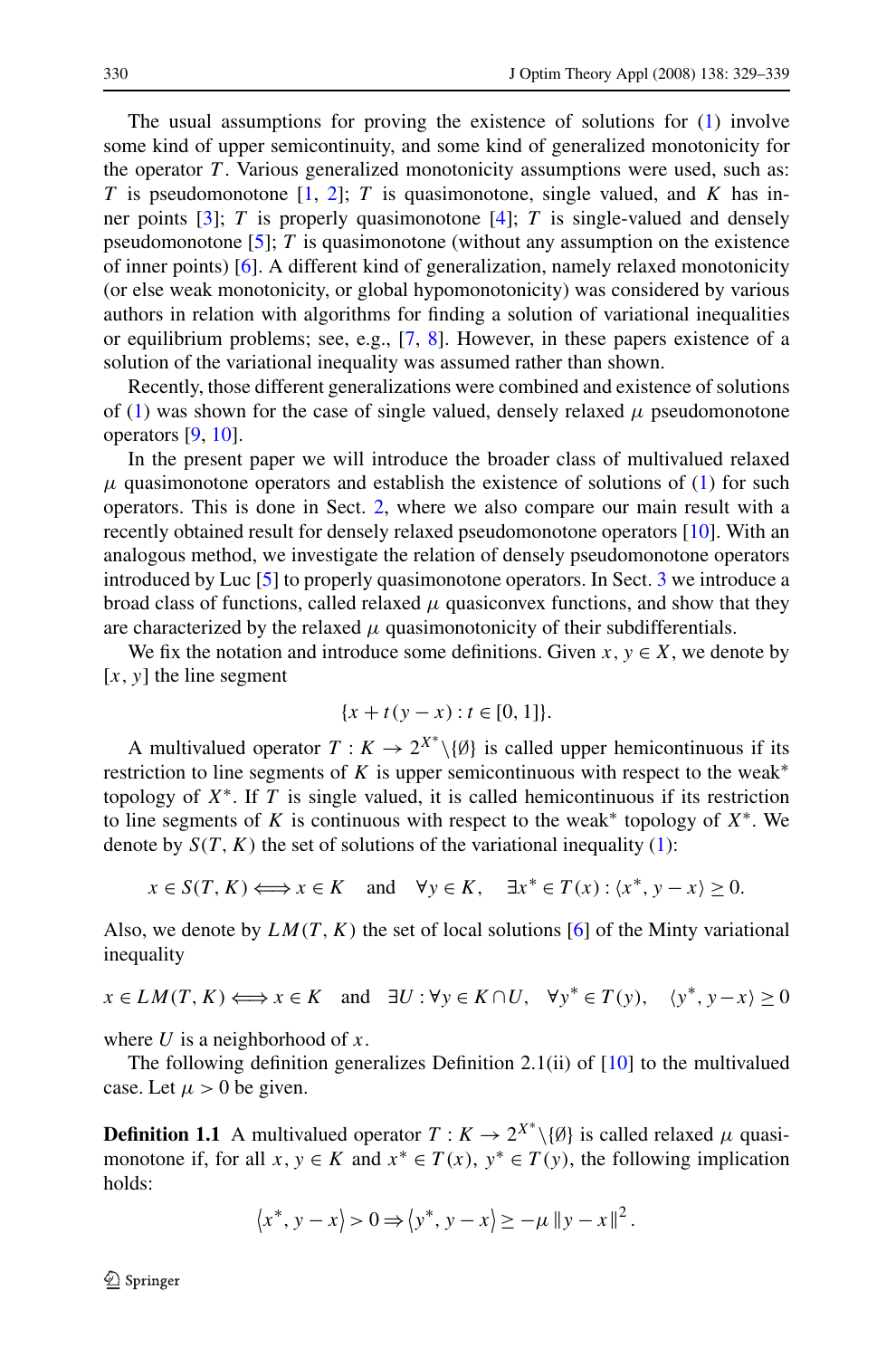<span id="page-2-0"></span>We also introduce the relaxed Minty variational inequality

$$
\forall y \in K, \quad \forall y^* \in T(y), \quad \langle y^*, y - x \rangle \ge -\mu \|y - x\|^2 \tag{2}
$$

and denote by  $RM(T, K)$  the set of  $x \in K$  that satisfy (2).

We recall that a set-valued mapping  $G : K \to 2^X$  is said to be a KKM mapping if for any  $\{x_1, ..., x_n\}$  ⊂ *K*, co $\{x_1, ..., x_n\}$  ⊂  $\bigcup_{i=1}^n G(x_i)$ , where co $\{x_1, ..., x_n\}$  denotes the convex hull of  $x_1, \ldots, x_n$ . For the convenience of the reader we reproduce the fundamental lemma of Ky Fan on KKM mappings [[11\]](#page-10-0).

**Lemma 1.1** *Assume that K is a nonempty compact convex subset of a Hausdorff topological vector space X*. Let  $K_0 \subseteq K$  *be nonempty and let*  $G: K_0 \to 2^K$  *be a KKM mapping. If*  $G(x)$  *is closed in X for each x in*  $K_0$ *, then* 

$$
\bigcap_{x \in K_0} G(x) \neq \emptyset.
$$

#### **2 Existence Result**

We introduce the following definition. Let  $\mu > 0$  be given.

**Definition 2.1** An operator  $T: K \to 2^{X^*} \setminus \{0\}$  is said to be properly relaxed  $\mu$ quasimonotone if, for all  $x_1, \ldots, x_n \in K$ , and all  $x \in co\{x_1, \ldots, x_n\}$ , there exists  $i \in \{1, \ldots, n\}$  such that

$$
\forall x^* \in T(x_i), \quad \langle x^*, x_i - x \rangle \ge -\mu \|x_i - x\|^2.
$$

**Proposition 2.1** *If T is properly relaxed*  $\mu$  *quasimonotone, then it is relaxed*  $\mu$  *quasimonotone*.

*Proof* Let *x*,  $y \in K$  and  $x_0^* \in T(x)$  be such that  $\langle x_0^*, y - x \rangle > 0$ . Set  $x_t = x + t(y - x)$ ,  $t \in (0, 1)$ . Since *T* is  $\mu$  properly relaxed quasimonotone, for all  $t \in (0, 1)$  we have either

$$
\langle x^*, x - x_t \rangle \ge -\mu \|x - x_t\|^2, \quad \forall x^* \in T(x), \tag{3}
$$

or

$$
\langle y^*, y - x_t \rangle \ge -\mu \left\| y - x_t \right\|^2, \quad \forall y^* \in T(y). \tag{4}
$$

However,  $(3)$  implies that

$$
\langle x_0^*, y - x \rangle \le \mu t \, \|y - x\|^2 \,,
$$

which for sufficiently small  $t \in (0, 1)$  clearly contradicts  $\langle x_0^*, y - x \rangle > 0$ . Thus, for small  $t \in (0, 1)$ , (4) holds. Taking the limit in (4) as  $t \to 0$ , we deduce that

$$
\langle y^*, y - x \rangle \ge -\mu \|y - x\|^2, \quad \forall y^* \in T(y),
$$

i.e., *T* is relaxed  $\mu$  quasimonotone.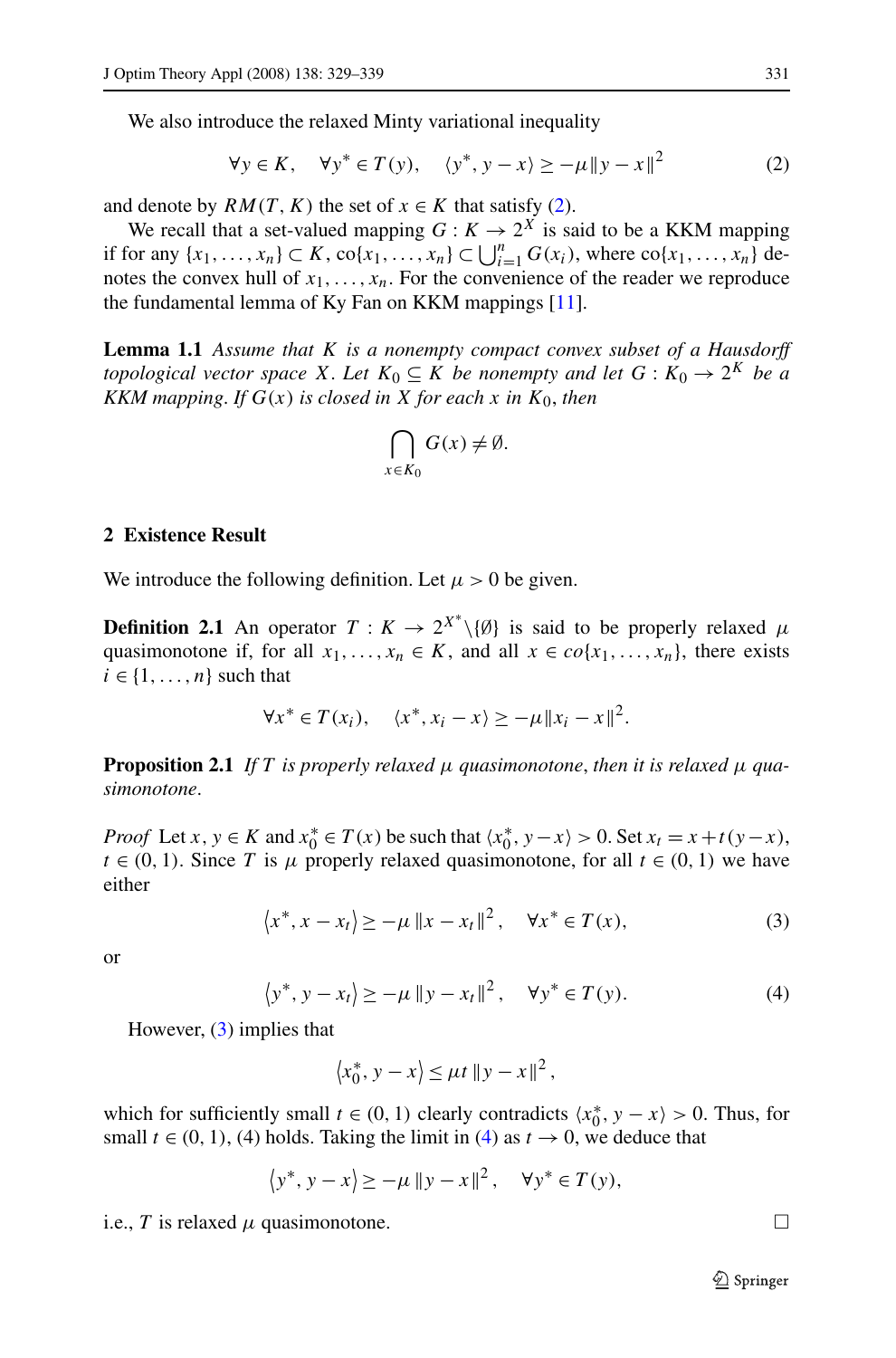<span id="page-3-0"></span>**Lemma 2.1** *Let K be a nonempty convex subset of a normed space X*. *If*  $T : K \rightarrow$ 2*X*<sup>∗</sup> \{∅} *is upper hemicontinuous with weakly*<sup>∗</sup> *compact values*, *then RM(T,K)* ⊆ *S(T,K)*.

*Proof* Assume to the contrary that there exists  $x \in RM(T, K)$  such that  $x \notin S(T, K)$ . Then there exists  $y \in K$  such that  $\langle x^*, y - x \rangle < 0$  for all  $x^* \in T(x)$ . Since  $T(x)$  is weakly<sup>\*</sup> compact, there exists  $\varepsilon > 0$  such that  $\langle x^*, y - x \rangle < -\varepsilon$  for all  $x^* \in T(x)$ .

If we set

$$
V = \{x^* \in X^* : \langle x^*, y - x \rangle < -\varepsilon\},
$$

then *V* is an weak<sup>\*</sup>– open set such that  $T(x) \subseteq V$ . Set  $x_t = ty + (1 - t)x$ ,  $t \in (0, 1]$ . By upper hemicontinuity, there exists  $\delta > 0$  such that  $T(x_t) \subseteq V$  for all  $t \in (0, \delta)$ , i.e.,

$$
\langle x^*, y - x \rangle < -\varepsilon, \quad \forall t \in (0, \delta), \quad \forall x^* \in T(x_t). \tag{5}
$$

On the other hand, since  $x \in RM(T, K)$ , there exists a constant  $\mu$  such that, for all  $t \in (0, \delta)$  and all  $x^* \in T(x_t)$ , we have

$$
\langle x^*, x_t - x \rangle = t \langle x^*, y - x \rangle
$$
  
\n
$$
\geq -\mu \|x_t - x\|^2
$$
  
\n
$$
= -\mu t^2 \|y - x\|^2,
$$

i.e.,

$$
\langle x^*, y - x \rangle \ge -\mu t \|y - x\|^2.
$$
 (6)

It is clear that, for *t* small enough, (5) contradicts (6). Therefore,  $RM(T, K) \subseteq$  $S(T, K)$ .

We deduce that the following alternative holds for every relaxed  $\mu$  quasimonotone operator.

**Proposition 2.2** *Let K be a nonempty*, *convex subset of a normed space X and let*  $T: K \to 2^{X^*} \setminus \{0\}$  *be relaxed*  $\mu$  *quasimonotone. Then, one of the following assertions holds*:

(i) *T is properly relaxed μ quasimonotone*; (ii)  $LM(T, K) \neq \emptyset$ .

*Proof* Suppose that *T* is not properly relaxed  $\mu$  quasimonotone. Then, there exist *x<sub>i</sub>* ∈ *K*, *x*<sub>*i*</sub><sup>\*</sup> ∈ *T*(*x<sub>i</sub>*), *i* = 1, ..., *n*, and *x* ∈ co{*x*<sub>1</sub>, *x*<sub>2</sub>, ..., *x<sub>n</sub>*} such that

$$
\langle x_i^*, x_i - x \rangle < -\mu ||x - x_i||^2, \quad i = 1, ..., n.
$$

Since the functions  $\langle x_i^*, x_i - \cdot \rangle + \mu \|\cdot -x_i\|^2$  are continuous, there exists a neighborhood *U* of *x* such that, for every  $z \in K \cap U$ ,

$$
\langle x_i^*, x_i - z \rangle < -\mu \| z - x_i \|^2. \tag{7}
$$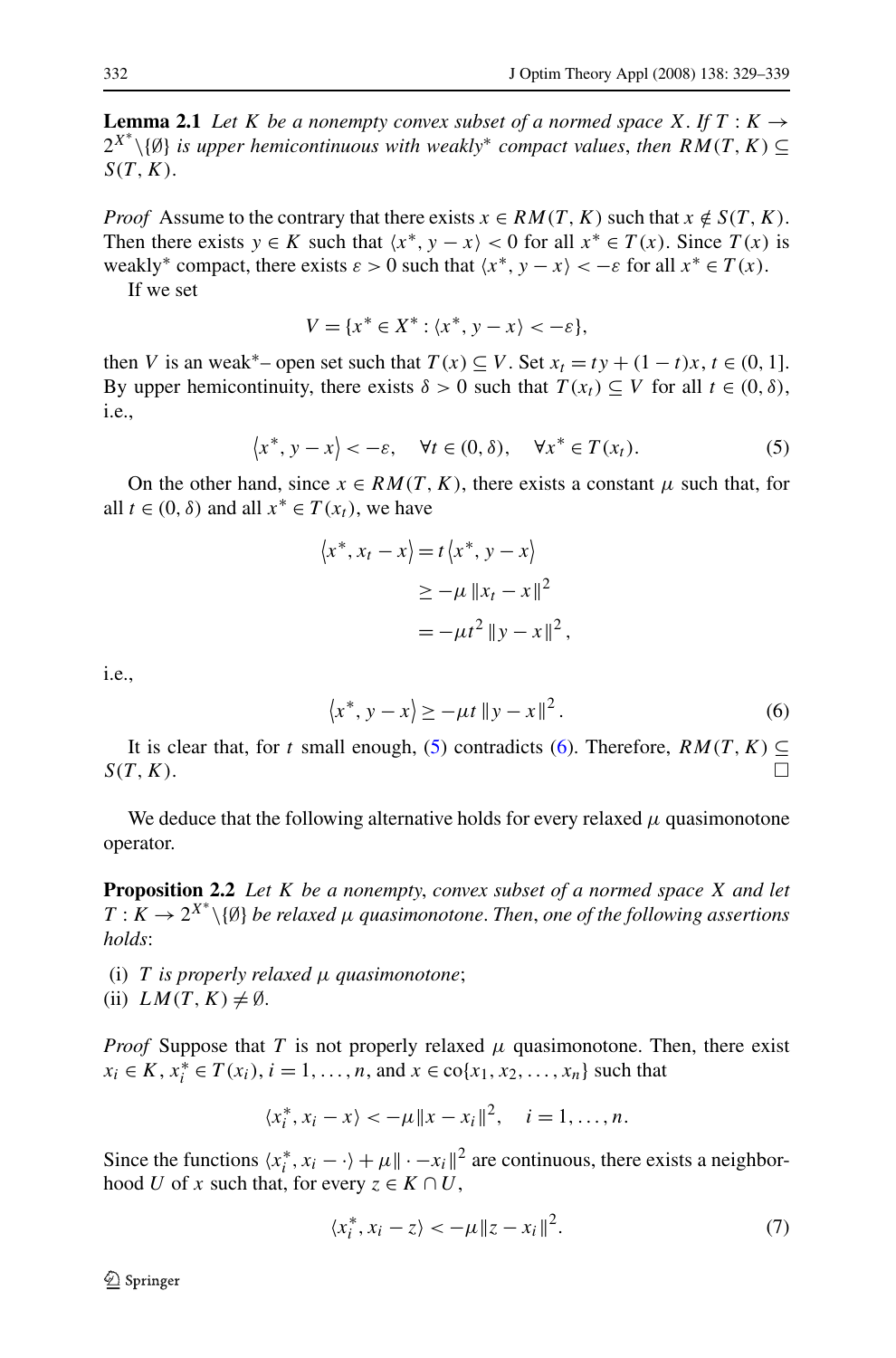<span id="page-4-0"></span>Since *T* is relaxed *μ* quasimonotone, it follows that, for every  $i = 1, \ldots, n$  and every *z*<sup>∗</sup> ∈ *T (z)*,

$$
\langle z^*, z - x_i \rangle \ge 0.
$$

Using  $x \in \text{co}\{x_1, x_2, \ldots, x_n\}$ , we deduce that

$$
\forall z \in K \cap U, \quad \forall z^* \in T(z), \quad \langle z^*, z - x \rangle \ge 0.
$$

This means that  $x \in LM(T, K)$  thus  $LM(T, K) \neq \emptyset$ .

The above alternative entails our main existence result.

**Proposition 2.3** *Let K be a nonempty*, *compact*, *convex subset of a normed space X* and let  $T: K \to 2^{X^*} \setminus \{\emptyset\}$  *be relaxed*  $\mu$  *quasimonotone and upper hemicontinuous with weakly<sup>∗</sup> compact values. Then,*  $S(T, K) \neq \emptyset$ .

*Proof* According to the preceding proposition, we have either  $LM(T, K) \neq \emptyset$  or that *T* is properly relaxed  $\mu$  quasimonotone. If  $LM(T, K) \neq \emptyset$  then we know that  $S(T, K) \neq \emptyset$  [\[6](#page-10-0)]. On the other hand, if *T* is properly relaxed  $\mu$  quasimonotone, define the multivalued mapping  $G: K \to 2^{X^*} \setminus \{0\}$  by

$$
G(x) = \{ y \in K : \langle x^*, x - y \rangle \ge -\mu \|x - y\|^2, \ \forall x^* \in T(x) \}.
$$

For every  $x_1, \ldots, x_n \in K$  and  $y \in \text{co}\{x_1, x_2, \ldots, x_n\}$ , proper relaxed quasimonotonicity implies that  $y \in \bigcup_{i=1}^{n} G(x_i)$ . In addition, for each  $x \in K$ ,  $G(x)$  is closed; thus, if *K* is compact, then for each  $x \in K$ ,  $G(x)$  is also compact. By Lemma [1.1](#page-2-0), one has  $\bigcap_{x \in K} G(x) \neq \emptyset$ , which implies that  $RM(T, K) \neq \emptyset$ . Finally, by Lemma [2.1,](#page-3-0) we obtain again  $S(T, K) \neq \emptyset$ .

Below, we derive a useful consequence for problem (1) over unbounded sets. We will make use of the following coercivity condition for an operator  $T: K \to 2^{X^*} \setminus \{\emptyset\}$ :

(C) 
$$
\exists \rho > 0
$$
 such that  $\forall x \in K \setminus B(0, \rho)$ ;  
\n $\exists y \in K$  such that  $||y|| < ||x||$  and  $\langle x^*, x - y \rangle \ge 0$ ,  $\forall x^* \in T(x)$ .

**Theorem 2.1** *Let K be a convex unbounded subset of a normed space X and let*  $T: K \to 2^{X^*} \setminus \{\emptyset\}$  *be upper hemicontinuous and relaxed*  $\mu$  *quasimonotone on K* with *weakly*<sup>∗</sup> *compact values*, *satisfying the coercivity condition* (C) *Suppose that there exists*  $\rho' > \rho$  *such that*  $K \cap \overline{B}(0, \rho')$  *is nonempty and compact. Then,*  $S(T, K) \neq \emptyset$ .

*Proof* Set  $K_{\rho'} = K \cap \overline{B}(0, \rho')$ . By Proposition 2.3, the set  $S(T, K_{\rho'})$  is nonempty. Choose  $x_0 \in S(T, K_{\rho'})$ . According to the coercivity condition (C) there exists  $y_0 \in$  $B(0, \rho') \cap K$  such that

$$
\langle x^*, x_0 - y_0 \rangle \ge 0, \quad \forall x^* \in T(x_0). \tag{8}
$$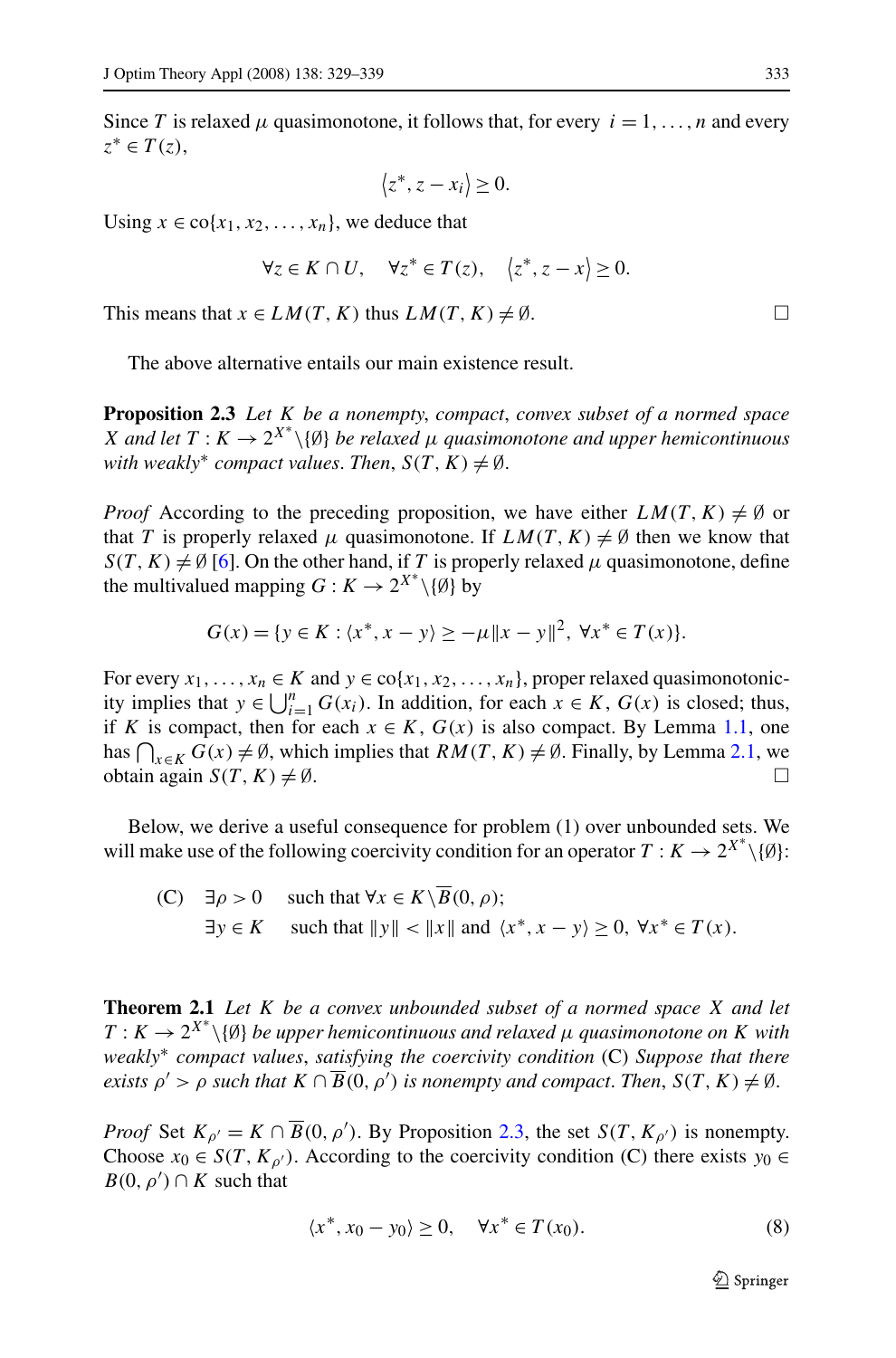<span id="page-5-0"></span>(If  $||x_0|| < \rho'$ , we can take  $y_0 = x_0$ .) Now, for every  $y \in K$ , choose  $t \in (0, 1)$  such that  $(1-t)y + ty_0 \in K_{\rho'}$ . Since  $x_0 \in S(T, K_{\rho'})$ , there exists  $x^* \in T(x_0)$  such that

$$
\langle x^*, (1-t)y + ty_0 - x_0 \rangle \ge 0. \tag{9}
$$

Multiplying [\(8](#page-4-0)) by *t* and adding to (9) yields

$$
\langle x^*, y - x_0 \rangle \ge 0,
$$

which means that  $x_0 \in S(T, K)$ .

Note that, in Theorem [2.1](#page-4-0), the condition of compactness of  $K \cap \overline{B}(0, \rho')$  is satisfied automatically if *K* is locally compact.

In order to compare our results with those existing in the literature, we recall some definitions. Given a convex subset *K* of *X*, a set  $K_0 \subseteq K$  is called segment-dense in *K* if for every  $x \in K$  there exists  $x_0 \in K_0$  such that *x* is a cluster point of the set  $[x, x_0] \cap K_0$ . Given  $\mu > 0$ , a single-valued operator  $T : K \to X^*$  is called relaxed  $\mu$ pseudomonotone at  $x \in K$  if, for every  $y \in K$ , the following implication holds:

$$
\langle T(x), y - x \rangle \ge 0 \Rightarrow \langle T(y), y - x \rangle \ge -\mu \|x - y\|^2. \tag{10}
$$

The operator *T* is called densely relaxed  $\mu$  pseudomonotone if there exists a segment-dense set  $K_0 \subseteq K$  such that *T* is relaxed  $\mu$  pseudomonotone at every  $x \in K_0$ . In [\[10](#page-10-0)], it was shown that if *K* is compact and *T* is single valued, hemicontinuous and densely relaxed  $\mu$  pseudomonotone, then the variational inequality problem has a solution. In order to compare with Proposition [2.3](#page-4-0) we first show the following proposition.

**Proposition 2.4** *Assume that the operator*  $T : K \to X^*$  *is densely relaxed*  $\mu$ *pseudomonotone and hemicontinuous*. *Then*, *T is properly relaxed μ quasimonotone*.

*Proof* Suppose that *T* is not properly relaxed  $\mu$  quasimonotone. Then, there exist  $x_1, x_2, \ldots, x_n \in K$ ,  $x = \sum_{i=1}^n \lambda_i x_i$ , with  $\lambda_i > 0$  and  $\sum_{i=1}^n \lambda_i = 1$ , such that

$$
-\mu \|x - x_i\|^2 > \langle T(x_i), x_i - x \rangle, \quad i = 1, 2, ..., n. \tag{11}
$$

By assumption, there exists  $v \in X$  and a sequence  $(t^k)_{k \in \mathbb{N}}$  converging to zero, such that *T* is relaxed *μ* pseudomonotone at  $x^k = x + t^k v$ ,  $k \in \mathbb{N}$ . Setting  $x_i^k = x_i + t^k v$ , from (11), it follows that, for *k* sufficiently large,

$$
-\mu \|x^{k} - x_{i}^{k}\|^{2} > \left\langle T(x_{i}^{k}), x_{i}^{k} - x^{k}\right\rangle, \quad i = 1, 2, \dots, n.
$$

Since *T* is relaxed  $\mu$  pseudomonotone at  $x^k$ , we deduce that

$$
\left\langle T(x^k), x_i^k - x^k \right\rangle < 0. \tag{12}
$$

It is clear that  $x^k = \sum_{i=1}^n \lambda_i x_i^k$ . Then, (12) implies  $\langle T(x^k), x^k - x^k \rangle < 0$ , a contra- $\Box$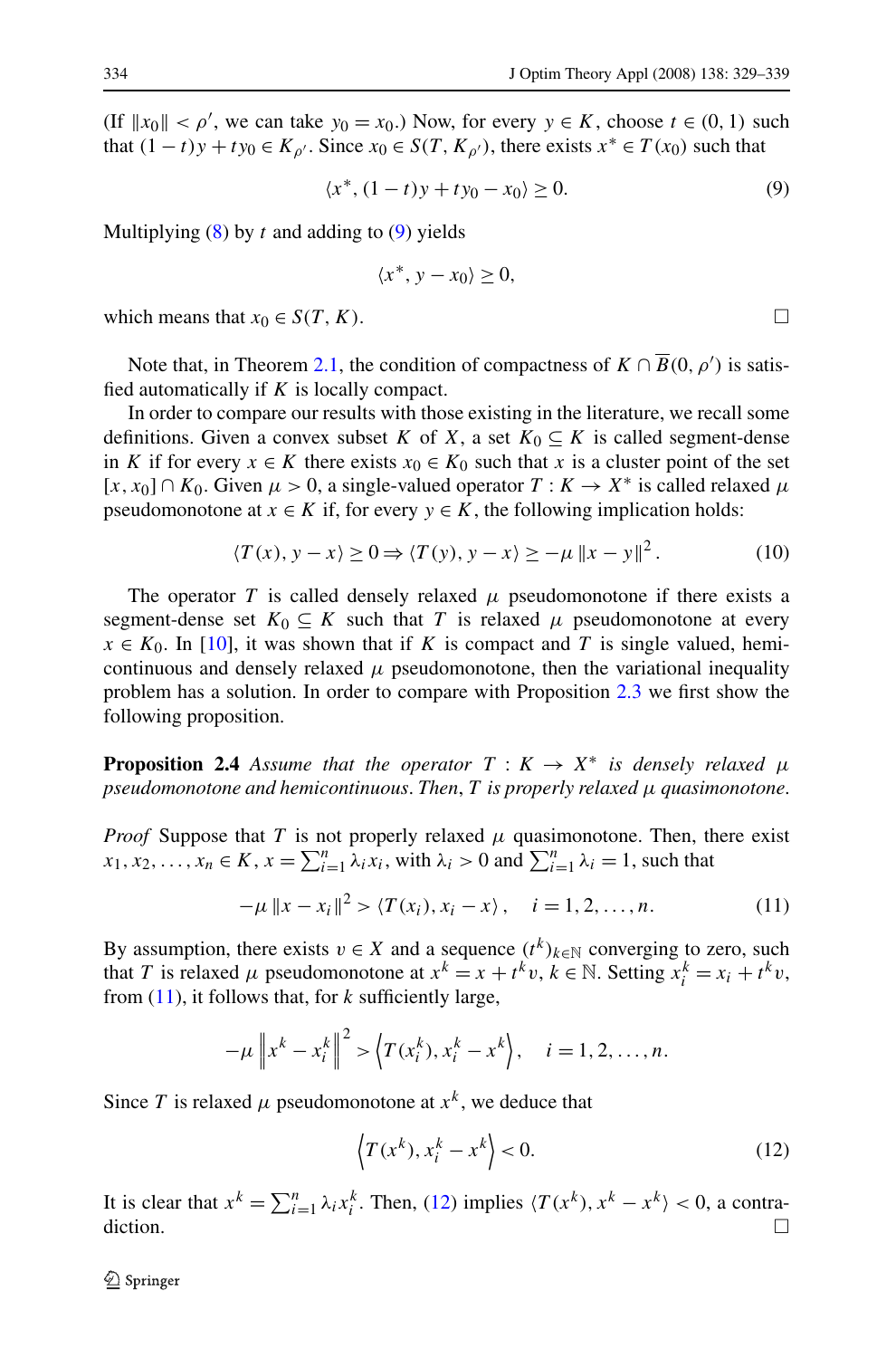<span id="page-6-0"></span>As the previous proposition shows, hemicontinuity together with densely relaxed  $\mu$  pseudomonotonicity imply that *T* is properly relaxed  $\mu$  quasimonotone. In particular, *T* is relaxed  $\mu$  quasimonotone, thus the existence result in [[10\]](#page-10-0) can be derived from Proposition [2.3](#page-4-0). It should be noted that properly relaxed  $\mu$  pseudomonotonicity implies that  $RM(T, K) \neq \emptyset$  (see the proof of Proposition [2.3\)](#page-4-0), hence the assump-tions in [[10\]](#page-10-0) imply that  $RM(T, K) \neq \emptyset$ . This is not the case when T is only relaxed *μ* quasimonotone.

Likewise, in [\[5](#page-10-0)] a single-valued operator  $T: K \to X^*$  is called pseudomonotone at *x* ∈ *K* if, for every  $y \text{ ∈ } K$ , the following implication holds:

$$
\langle T(y), x - y \rangle \ge 0 \Rightarrow \langle T(x), x - y \rangle \ge 0.
$$

The operator is called densely pseudomonotone if it is pseudomonotone for every *x* in a segment-dense subset  $K_0$  of  $K$ . Note that the difference with the definition of dense relaxed  $\mu$  pseudomonotonicity is not simply that one takes  $\mu = 0$ . However, by a suitable modification of the proof of Proposition [2.4](#page-5-0) we obtain a similar result.

**Proposition 2.5** *Assume that the operator*  $T: K \to X^*$  *is densely pseudomonotone and hemicontinuous*. *Then*, *T is properly quasimonotone*.

*Proof* Suppose that *T* is not properly quasimonotone. Then, there exist  $x_1, x_2, \ldots$ ,  $x_n \in K$ ,  $\overline{x} = \sum_{i=1}^n \lambda_i x_i$ , with  $\lambda_i > 0$  and  $\sum_{i=1}^n \lambda_i = 1$ , such that

$$
\langle T(x_i), x - x_i \rangle > 0, \quad i = 1, 2, \dots, n.
$$

By assumption, there exist  $v_i \in X$  and sequences  $(t_i^k)_{k \in \mathbb{N}}$  converging to 0 as  $k \to$ +∞, such that *T* is pseudomonotone at  $x_i^k = x_i + t_i^k v_i$ . Set  $x^k = \sum_{i=1}^n \lambda_i x_i^k$ . Then,  $x_i^k \to x_i$  and  $x^k \to x$  strongly and  $T(x_i^k) \to T(x_i)$  in the weak\* topology as  $k \to x_i$ +∞; thus, for *k* sufficiently large,

$$
\left\langle T(x_i^k), x^k - x_i^k \right\rangle > 0, \quad i = 1, 2, \dots, n.
$$

Since *T* is pseudomonotone at  $x_i^k$ , we deduce that

$$
\left\langle T(x^k), x^k - x_i^k \right\rangle > 0.
$$

From the definition of  $x^k$ , we infer that  $\langle T(x^k), x^k - x^k \rangle > 0$ , a contradiction.  $\Box$ 

### **3 Relaxed Quasiconvex Functions**

In this section, nonsmooth relaxed quasiconvex functions will be introduced. We will show that they are characterized by the relaxed quasimonotonicity of their subdifferential.

Throughout this section, *X* denotes a Banach space with a *∂*-smooth renorming [\[12](#page-10-0)]. Given a l.s.c. function  $f: X \to \mathbb{R} \cup \{+\infty\}$ ,  $\partial f$  denotes any subdifferential of *f* (see [\[12](#page-10-0)]). We need the following approximate mean-value inequality result from  $[12]$  $[12]$ .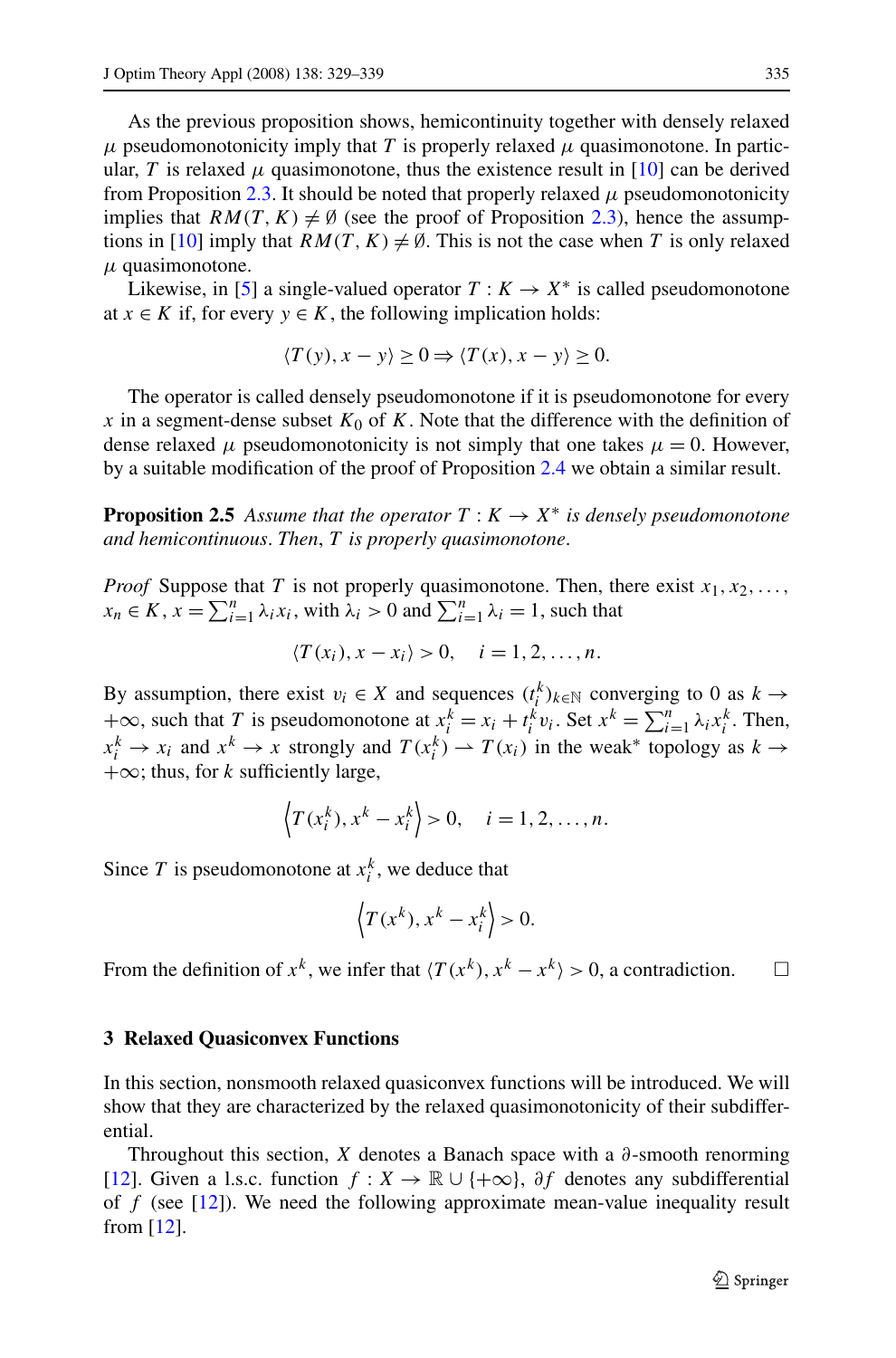<span id="page-7-0"></span>**Lemma 3.1** *Let*  $a, b \in X$  *with*  $a \in \text{dom } f$  *and*  $a \neq b$ *, and let*  $r \in \mathbb{R}$  *be such that r* ≤ *f*(*b*). *Then, there exist c* ∈ [*a, b*], *c* ≠ *b, and sequences*  $x_n$  → *c and*  $x_n^*$  ∈  $\partial f(x_n)$ *such that*

$$
\liminf_{n \to +\infty} \langle x_n^*, c - x_n \rangle \ge 0 \quad \text{and} \quad \liminf_{n \to +\infty} \langle x_n^*, b - a \rangle \ge r - f(a).
$$

**Definition 3.1** A l.s.c. function  $f: X \to \mathbb{R} \cup \{+\infty\}$  is called relaxed  $\mu$  quasiconvex if, for all  $x, y \in X$ , the following implication holds:

$$
\exists x^* \in \partial f(x) : \langle x^*, y - x \rangle > 0 \Rightarrow \forall z \in [x, y], \qquad f(y) \ge f(z) - \mu \|y - z\| \|y - x\|.
$$
\n(13)

In order to understand the above definition, it is useful to compare it with the characterization of quasiconvex functions in [[13\]](#page-10-0): A l.s.c. function is quasiconvex if and only if

$$
\exists x^* \in \partial f(x) : \langle x^*, y - x \rangle > 0 \Rightarrow \forall z \in [x, y], \qquad f(y) \ge f(z).
$$

**Proposition 3.1** *Let X be a Banach space with a ∂-smooth renorming and let f* :  $X \to \mathbb{R} \cup \{+\infty\}$  *be a l.s.c. function. If*  $\partial f$  *is relaxed*  $\mu$  *quasimonotone, then*  $f$  *is relaxed μ quasiconvex*.

*Proof* Suppose that  $\partial f$  is relaxed  $\mu$  quasimonotone. Let  $x \in \text{dom } \partial f$ ,  $y \in \text{dom } f$ ,  $x \neq y$ , and  $z \in [x, y]$ ,  $z \neq y$ , be such that

$$
f(y) < f(z) - \mu \, \|y - z\| \, \|y - x\| \, .
$$

Then, we can find  $\mu_0 > \mu$  such that

$$
f(z) > f(y) + \mu_0 \|y - z\| \|y - x\|.
$$

Letting  $r = f(y) + \mu_0 ||y - z|| ||y - x||$  and applying Lemma 3.1 to *y* and *z*, we can find *c* ∈ [*y*, *z*], *c*  $\neq$  *z* and sequences *x<sub>n</sub>* converging to *c* and  $x_n^* \in \partial f(x_n)$  satisfying

$$
\liminf_{n\to+\infty}\langle x_n^*,c-x_n\rangle\geq 0 \quad \text{and} \quad \liminf_{n\to+\infty}\langle x_n^*,z-y\rangle\geq \mu_0\,\|y-z\|\,\|y-x\|\,.
$$

Letting  $u = c + t(z - y)$  with  $t > 0$ , we find that

$$
\liminf_{n \to +\infty} \langle x_n^*, u - x_n \rangle \ge \liminf_{n \to +\infty} \langle x_n^*, c - x_n \rangle + \liminf_{n \to +\infty} t \langle x_n^*, z - y \rangle
$$
  
\n
$$
\ge 0 + t\mu_0 \|y - z\| \|y - x\|
$$
  
\n
$$
= \mu_0 \|u - c\| \|y - x\|.
$$

In particular, taking  $u = x$ , we deduce that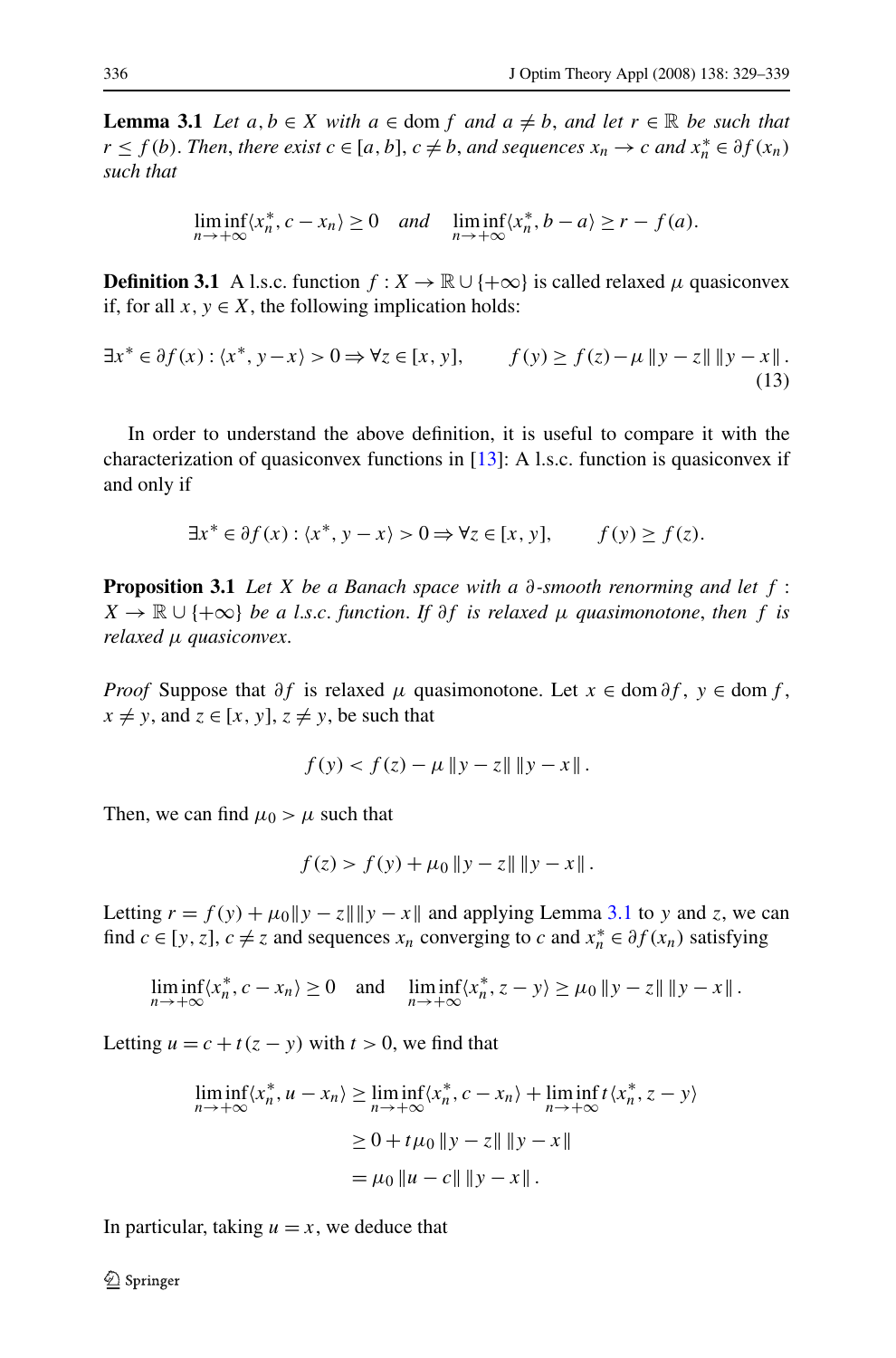$$
\liminf_{n \to +\infty} \langle x_n^*, x - x_n \rangle \ge \mu_0 \|x - c\| \|y - x\|
$$
  
> 
$$
\mu \lim_{n \to +\infty} \|x - x_n\|^2,
$$

since  $\lim_{n \to +\infty} ||x - x_n|| = ||x - c|| \le ||y - x||$ . Hence, for *n* sufficiently large,

$$
\langle x_n^*, x - x_n \rangle > \mu \left\| x - x_n \right\|^2.
$$

By relaxed  $\mu$  quasimonotonicity of  $\partial f$ , we have

$$
\forall x^* \in \partial f(x) : \langle x^*, x - x_n \rangle \ge 0,
$$

for *n* sufficiently large. Letting  $n \to +\infty$ , it follows that, for all  $x^* \in \partial f(x)$ ,

$$
\langle x^*, x - c \rangle \ge 0,
$$

and so,

$$
\langle x^*, x - y \rangle = [\|x - y\| / \|x - c\|] \langle x^*, x - c \rangle \ge 0.
$$

Thus,  $\partial f$  is relaxed  $\mu$  quasiconvex and the proof is completed.  $\Box$ 

The converse of Proposition [3.1](#page-7-0) also holds for a fairly large class of subdifferentials. Consider the so-called "dag subdifferential" [\[14](#page-10-0)]:

$$
\partial^{\dagger} f(x) := \left\{ x^* \in X^* : \left\langle x^*, v \right\rangle \le \limsup_{t \searrow 0, w \to x} \frac{f(w + t(v + x - w)) - f(w)}{t}, \ \forall v \in X \right\}.
$$

The dag subdifferential is larger than most known subdifferentials. For instance, it is larger than the Gâteaux subdifferential, the upper Dini subdifferential, the Clarke-Rockafellar subdifferential etc. Consequently, it is also larger than the proximal subdifferential and the Fréchet subdifferential.

**Proposition 3.2** *Assume that*  $\partial$  *is any subdifferential such that*  $\partial f(x) \subseteq \partial^{\dagger} f(x)$ *, for*  $e^{i}$ *every*  $x \in X$ . If  $f$  *is relaxed*  $\mu$  *quasiconvex, then*  $\partial f$  *is relaxed*  $\mu$  *quasimonotone.* 

*Proof* Obviously, it is sufficient to show that  $\partial^{\dagger} f$  is relaxed  $\mu$  quasimonotone. Assume that *f* is relaxed *μ* quasiconvex. Let  $\langle x^*, y - x \rangle > 0$  for some  $x^* \in \partial^{\dagger} f(x)$ . Then,  $\langle x^*, w - x \rangle > 0$  for every  $w \in X$  sufficiently close to *y*. Relaxed  $\mu$  quasiconvexity of *f* implies that

$$
f(w+t(x-w)) - f(w) \le \mu t \, \|w-x\|^2, \quad \forall t \in [0,1].
$$

So, for all  $y^* \in \partial^{\dagger} f(y)$ ,

$$
\langle y^*, x - y \rangle \le \limsup_{t \searrow 0, w \to y} \frac{f(w + t(x - y + y - w) - f(w))}{t}
$$
  

$$
\le \limsup_{t \searrow 0, w \to y} \mu \|w - x\|^2
$$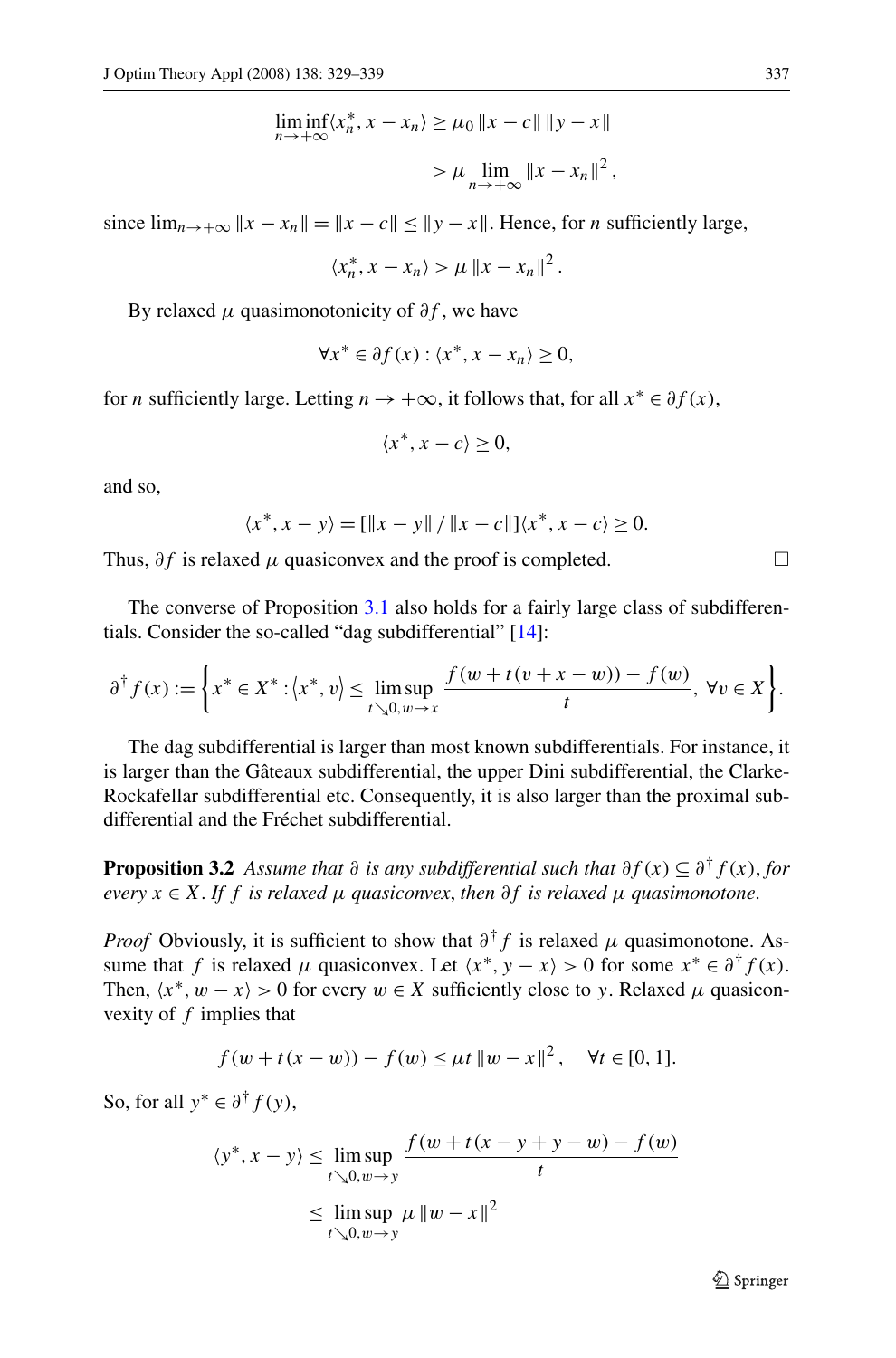$= \mu \|y - x\|^2$ ,

<span id="page-9-0"></span>i.e.,

 $\langle y^*, y - x \rangle \geq -\mu \|y - x\|^2$ ,

which implies  $\partial^{\dagger} f$  is relaxed  $\mu$  quasimonotone. This completes the proof.  $\Box$ 

Especially, if f is a Gâteaux differentiable function, and if we set  $z = x$  in the right-hand side of  $(13)$  $(13)$ , then from Proposition [3.1](#page-7-0) we also get the following property: if  $\nabla f$  is relaxed  $\mu$  quasimonotone, then there exists a  $\nu > 0$  such that the following implication holds:

$$
\langle \nabla f(x), y - x \rangle > 0 \Rightarrow f(y) \ge f(x) - v \|x - y\|^2. \tag{14}
$$

(Actually,  $\nu = \mu$ .) The following example shows that a differentiable function *f* may satisfy (14) while  $\nabla f$  is not relaxed  $\mu$  quasimonotone for any  $\mu$ .

*Example 3.1* Let  $f_1$  :  $[0, +\infty) \rightarrow \mathbb{R}$  be a function with the following properties:  $0 \le$ *f*<sub>1</sub> ≤ 1, *f*<sub>1</sub> is differentiable on [0, +∞) with  $f'_1 \ge 0$  and  $f'_1(\frac{1}{n}) = n^3$ . See the end of the example for the construction of such a function. Define  $f : \mathbb{R} \to \mathbb{R}$  by

$$
f(x) = \begin{cases} -x^2(1 + f_1(x)), & x > 0, \\ -x^2, & x \le 0. \end{cases}
$$

This function is differentiable and

$$
f'(x) = \begin{cases} -2x(1+f_1(x)) - x^2 f'_1(x) < 0, & x > 0, \\ 0, & x = 0, \\ -2x > 0, & x < 0. \end{cases}
$$

We show that *f* satisfies (14). Assume that  $f'(x)(y - x) > 0$ . If  $f'(x) > 0$ , then  $x < 0$  and  $y > x$ . If  $x < y \le 0$ , then

$$
f(y) = -y^2 > -x^2 - 2(y - x)^2.
$$

If  $y > 0$ , then

$$
f(y) = -y^2(1 + f_1(y)) \ge -2y^2 > -x^2 - 2(y - x)^2.
$$

In the second case,  $f'(x) < 0$ , we have  $x > 0$  and  $y < x$ . If  $y \le 0$  then

$$
f(y) = -y^2 > -x^2 - (y - x)^2 \ge -x^2(1 + f_1(x)) - 2(y - x)^2.
$$

Finally, if  $0 < y < x$ , then  $f'_1 \ge 0$  implies that  $f_1(y) \le f_1(x)$ ; thus,

$$
f(y) - f(x) \ge (x^2 - y^2)(1 + f_1(x)) > -2(y - x)^2.
$$

2 Springer